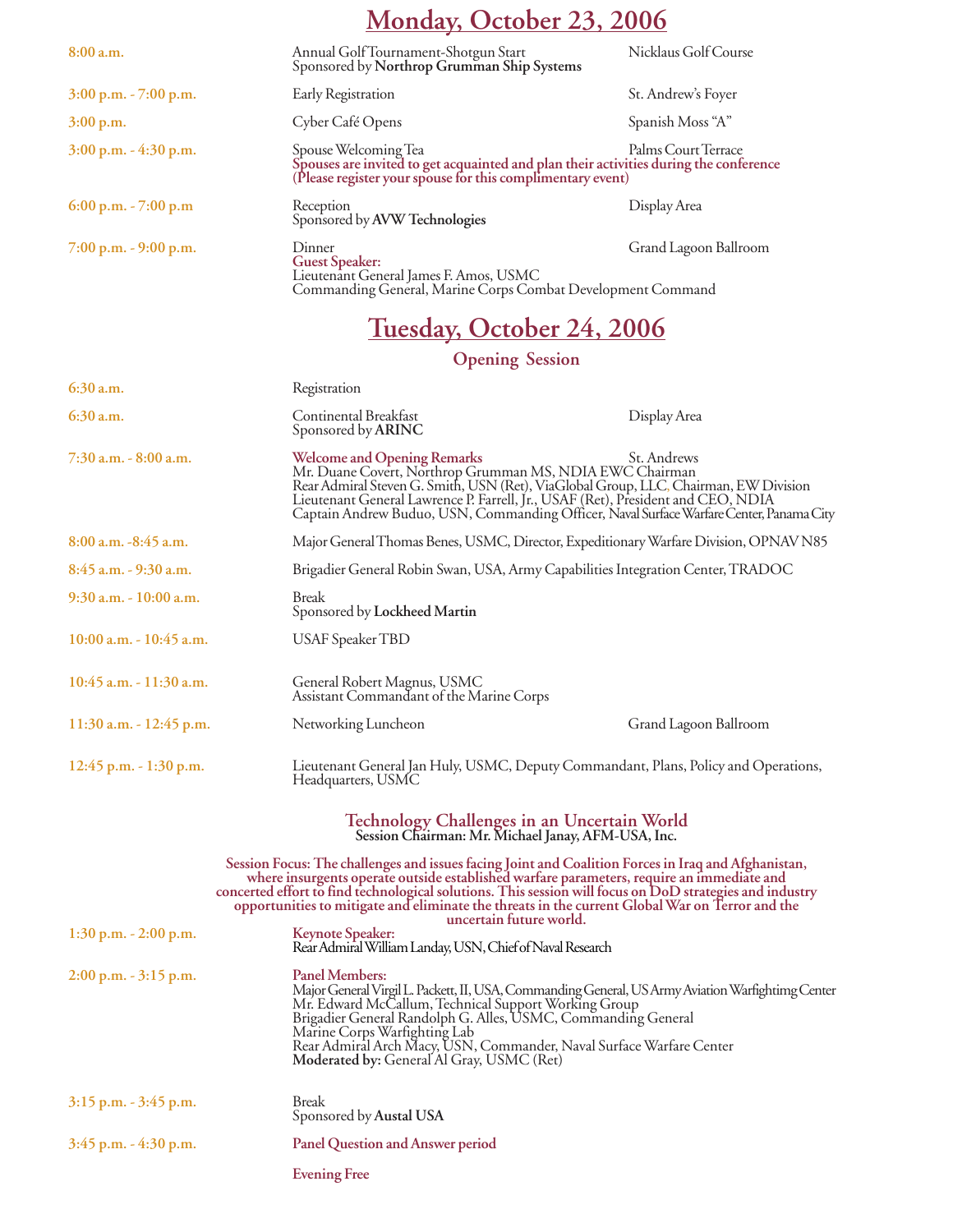### **Wednesday, October 25, 2006**

| $6:45$ a.m. $-7:30$ a.m. | <b>Continental Breakfast</b><br>Sponsored by <b>BAE</b> Systems                         | Display Area |
|--------------------------|-----------------------------------------------------------------------------------------|--------------|
| $7:30$ a.m. $-8:15$ a.m. | Vice Admiral John G. Morgan, USN, Deputy CNO for Information, Plans and Stategy (N3/N5) |              |
| $8:15$ a.m. $-8:30$ a.m. | <b>Short Break</b>                                                                      |              |

## **Warfighting Challenges in the Littorals Session Chairman: Rear Admiral Dennis Conley, USN (Ret), Strategic Insight**

**Session Focus: Joint Warfighting in the littoral requires the application of multi-dimensional offensive and defensive capability on and above the sea, on and over land, and below the sea surface. This session will focus on the challenges and issues facing Joint Forces in the development and deployment of integrated capability to conduct combat operations in the littoral including operations in river deltas, near coastal areas, and the introduction of expeditionary ground and air forces into areas of uncertainty. We will include discussion of harbor and coastal defense, mine warfare, Marine Corps operations, Integrated Air and Missile Defense and the connection of these operations to overall global maritime and littoral dominance in the protection of the U.S. 8:30 a.m. - 9:15 a.m. Keynote Speaker:** Rear Admiral Jack Hines, USN, Deputy Commander, THIRD Fleet **9:15 a.m. - 10:15 a.m. Panel Presentations:** Brigadier General Joseph F. Dunford, Jr., USMC, Director, Operations Division, Plans, Policy and Operations, HQ USMC Rear Admiral Buzz Buzby, USN, Deputy Director, Surface Warfare Division, OPNAV N86B Captain Eugene Gray, USCG, Chief of Security and Defense Operations, Coast Guard Headquarters Captain John Sturges, USN, Commander Navy Coastal Warfare Group ONE/Navy Expeditionary Combat Command (NECC) Representative **Moderated by:** Major General Harry Jenkins, USMC (Ret) **10:15 a.m. - 10:45 a.m.** Break Sponsored by **Sonar Systems a DRS/Thaless Company**

- **10:45 a.m. 11:30 a.m. Panel Question and Answer period**
- **11:40 a.m. 1:15 p.m. Lunch Speaker:** The Honorable Donald C. Winter Secretary of the Navy

## **Force Structure Uncertainty Session Chairman: Rear Admiral Bill Fogarty, USN (Ret), BAE Systems**

**Session Focus: To address the Issues and Challenges associated with Force Structure that are/will be facing decision-makers as we face uncertainties, both as regards threats to our country and fiscal restraints. "What is the right Force mix, and can we afford it?" That is the question we will explore in this session.**

| $1:30$ p.m. $-2:15$ p.m.  | <b>Keynote Speaker:</b><br>Vice Admiral Terrance T. Etnyre, USN, Commander, Naval Surface Forces                                                                                                                                                                                                                                                                                                                                             |
|---------------------------|----------------------------------------------------------------------------------------------------------------------------------------------------------------------------------------------------------------------------------------------------------------------------------------------------------------------------------------------------------------------------------------------------------------------------------------------|
| $2:15$ p.m. $-3:15$ p.m.  | <b>Panel Members:</b><br>Rear Admiral Charles Hamilton, USN, Program Executive Officer SHIPS<br>Mr. James E. Thomsen, Program Executive Officer Littoral and Mine Warfare<br>Ms. Jo Decker, Assistant Deputy CNO for Integration of Capabilities and Resources, OPNAV N8B<br>Brigadier General Thomas Conant, USMC, Assistant Deputy Commandant for Combat<br>Development<br>Moderated by: Rear Admiral Bill Fogarty, USN (Ret), BAE Systems |
| $3:15$ p.m. $-3:45$ p.m.  | <b>Break</b><br>Sponsored by Triton Services                                                                                                                                                                                                                                                                                                                                                                                                 |
| $3:45$ p.m. $-4:30$ p.m.  | <b>Panel Question and Answer Period</b>                                                                                                                                                                                                                                                                                                                                                                                                      |
| $4:45$ p.m.               | First bus departs for NSWC PC                                                                                                                                                                                                                                                                                                                                                                                                                |
| $5:00$ p.m. $-7:00$ p.m.  | NSWC PC Open House                                                                                                                                                                                                                                                                                                                                                                                                                           |
|                           | Networking Reception<br>Sponsored by EDO Corporation & Raytheon Corporation                                                                                                                                                                                                                                                                                                                                                                  |
| $7:00$ p.m. $-10:00$ p.m. | Pig Roast                                                                                                                                                                                                                                                                                                                                                                                                                                    |
| 10:00 p.m.                | Last bus departs NSWC PC for Bay Point Marriott                                                                                                                                                                                                                                                                                                                                                                                              |